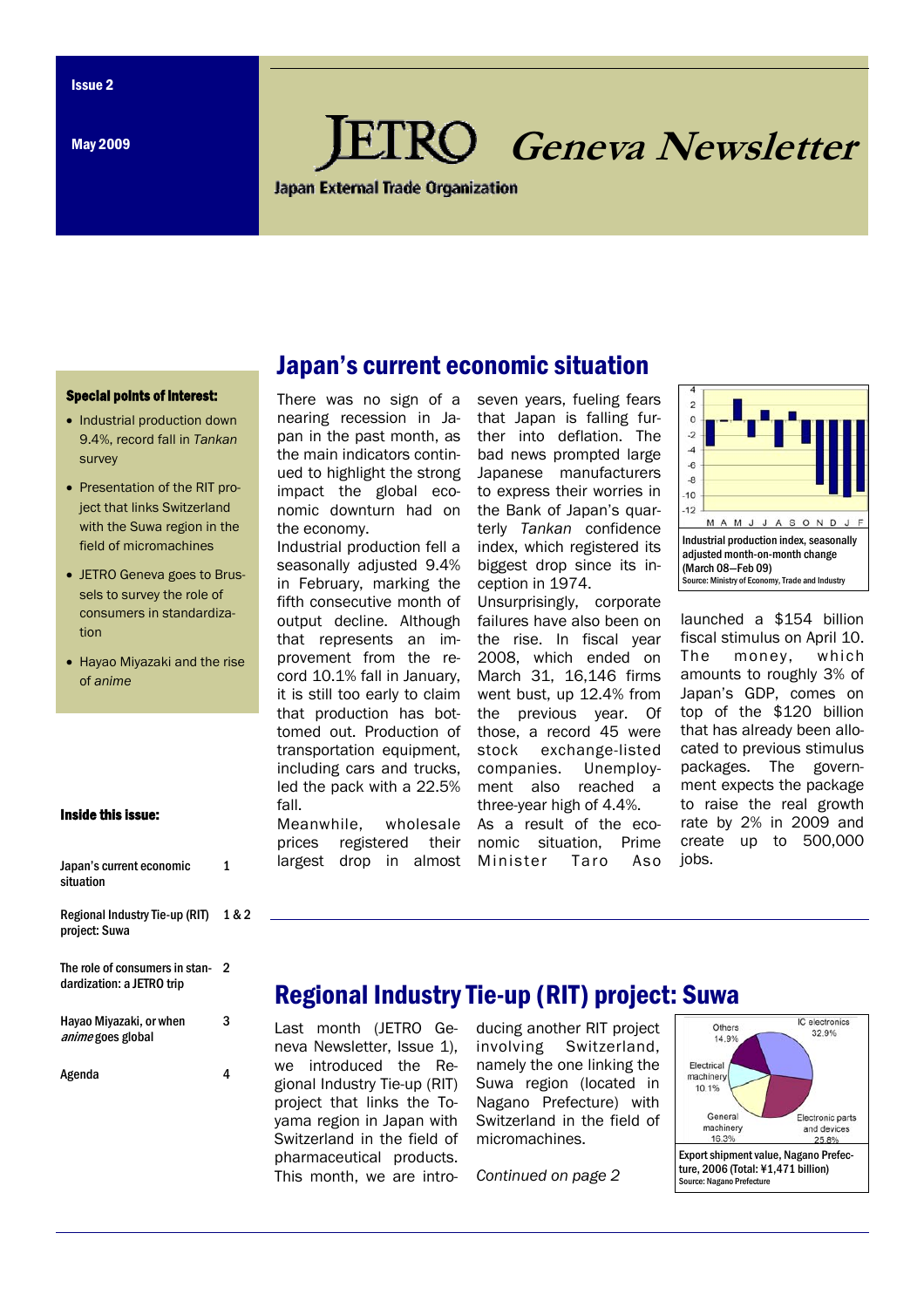

Suwa Area Industrial Messe 2008

## Regional Industry Tie-up (RIT) project: Suwa

*Continued from page 1* 

JETRO's RIT program aims to link Japanese regions with other parts of the world in order to create new industries and stimulate business in those regions. The program offers a perfect opportunity for foreign regions interested in partnering with Japan but lack the resources or network to make such connections. JETRO utilizes its wide network in Japan and overseas to help create and maximize the success of such partnerships.

The Suwa region is the leading industrial area within Nagano Prefecture and is known as the "Oriental Switzerland" for its highly developed machinery industry. It has Japan's most advanced concentration of subcontractors supporting multinational corporations with their precision machinery, optics and other supermicro technological capacities.

Well known manufacturers such as Seiko, Epson and Olympus were born out of the innovative labs of the Suwa region. By the 1990s, the region became an integral provider of product development and manufacturing for computer and electronic components, LCDs, automotive parts, semiconductor process equipment and optical devices.

Originally, this RIT project started when Suwa's Desktop Factory (DTF) Research Consortium (www. dtf.ne.jp) contacted JETRO Suwa to apply for an RIT project. Taking advantage of the very high level of technology available in Switzerland in microtechnology, it was decided that this RIT project would link Suwa with Switzerland. It is within this framework that a small delegation from Suwa visited Switzerland in January, with JETRO Geneva acting as a coordinator. The purpose of this visit was manifold, ranging from preparations for the visit of a larger



delegation in May to the visit of some Swiss firms to invite them to the Suwa Area Industrial Messe (www.suwamesse.jp/en/), which will be held in October this year. The delegation also made preparations for its participation in the Professional Microtechnology Environment Show (www.epmt.ch), which will take place in Lausanne on May 12 to 15, 2009.

In May, the Suwa delegation will, among others, have a full-day meeting with SMEs from Canton Solothurn, which has a strong tradition in precision engineering, machining and manufacturing,

before visiting the EPFL to sign a Memorandum of Understanding between the DTF Research Consortium and the school. The DTF Research Consor-

tium consists of 22 member companies and 7 supporting organizations, which include the Ministry of Economy, Trade and Industry (METI) and the Nagano Prefectural Institute of Technology. Together, they engage in joint research on DTF in order to promote the Suwa area as a leader in this field.

But what is DTF? In Japan, in the 1980s, there were calls to rethink the relationship between manufacturing and society, notably in light of the growing issues of climate change and energy use. As a result, concepts such as micromachines, microfactory and desktop factory emerged.

The DTF concept includes several points. First, it is about producing small items with small systems – small enough to put them on a desk. Small lot production is also one component, with particular emphasis on speedy production, short delivery time and low production costs. Finally, environment-friendliness is a key component. All in all, the DTF concept aims to develop products that will save energy, resources and space.

For more contact information, please contact Mr. Kiyoshi Imai at: kiyoshi.imai@jetroge.ch

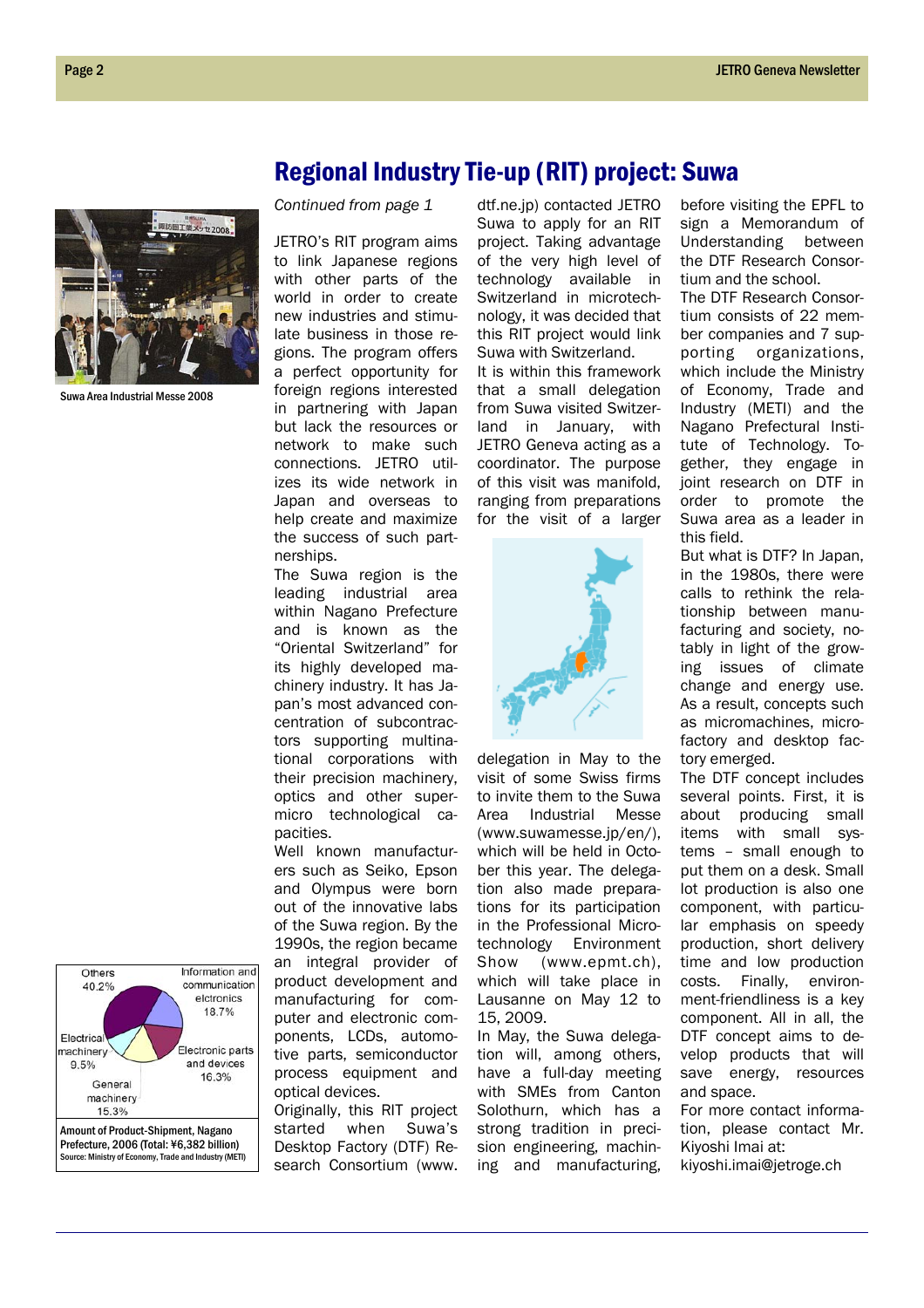## The role of consumers in standardization: a JETRO trip

Standards affect us all on a daily basis. From household appliances to escalators and the chairs we sit on, almost every product we use is somehow related to standards. Yet we consumers often don't know very much about standardization. We buy products thinking that they are safe, but too often they are not. This lack of awareness means that standardization bodies often have a hard time taking the consumer's voice into account, a problem Japan is currently trying to solve.

It is in this context that JETRO Geneva, as representative office of the Japanese Industrial Standards Committee (JISC), sent a small delegation to Brussels to study the role of consumers in the European standardization system.

The delegation was first welcomed by Mr. Stephen Russell, Secretary General of ANEC, "The European consumer voice in standardization". He echoed the numerous difficulties facing his organization. He said: "Consumers don't know we exist, but they would realize if we didn't exist, because we deal with matters that affect consumers everyday. We need to think about things that consumers wouldn't think about."

The delegation then vis-

European Committee for Standardization; CENELEC: European Committee for Electrotechnical Standardization) offices, where it was received by a number of representatives of both committees. Views on consumer representation in standardization were exchanged and valuable ideas were obtained. This trip to Brussels enabled the Japanese delegation to better understand the role of consumers in European standardization, an experience that will undoubtedly improve the integration of consumer interests in the Japanese standardization system as well.

ited CEN-CENELEC (CEN:



Fantasy lighters have been one of ANEC's biggest success stories, but too many are still found on the market

## Hayao Miyazaki, or when *anime* goes global

Following an exceptional reception in Japan (it has been seen by one out of ten Japanese), *Ponyo on the Cliff by the Sea*, Hayao Miyazaki's latest masterpiece, has finally hit the Swiss screens. Having received excellent critics throughout the world, *Ponyo* will certainly reignite this genre's popularity in Switzerland, having already taken off in recent years with other Miyazaki features such as *Princess Mononoke* and *Spirited Away.* 

A cult figure among fans of *manga* and *anime*  (Japanese animated features), Miyazaki has helped to raise the aware-

ness of the *anime* genre outside Japan to the public at large, beyond the mind-numbing animated TV series of old such as *Grendizer* or *Captain Future.* International critics finally recognized his work in 2002, when *Spirited Away* was awarded the Golden Bear at the Berlin Film Festival as well as an Oscar for 'Best Animated Feature'.

This year, the *anime* genre will for the first time be at the center stage of a major international film festival. Indeed, the Locarno International Film Festival (August 5-15) has decided to allocate its traditional retrospective, which usu-

ally focuses on film directors, to the world of Japanese animation. This retrospective, called 'Manga Impact', will offer a journey through the history, origins, genres and styles of *anime*. In collaboration with Turin's National Museum of Cinema, the Locarno Festival will also organize an exhibition and a comprehensive book on the subject.

The world of *anime* has come a long way since its birth in 1956, and Hayao Miyazaki has undoubtedly made a huge contribution to this phenomenon, which is increasingly recognized for what it is: true art.



Hayao Miyazaki's work has helped raise global awareness to the world of *anime*